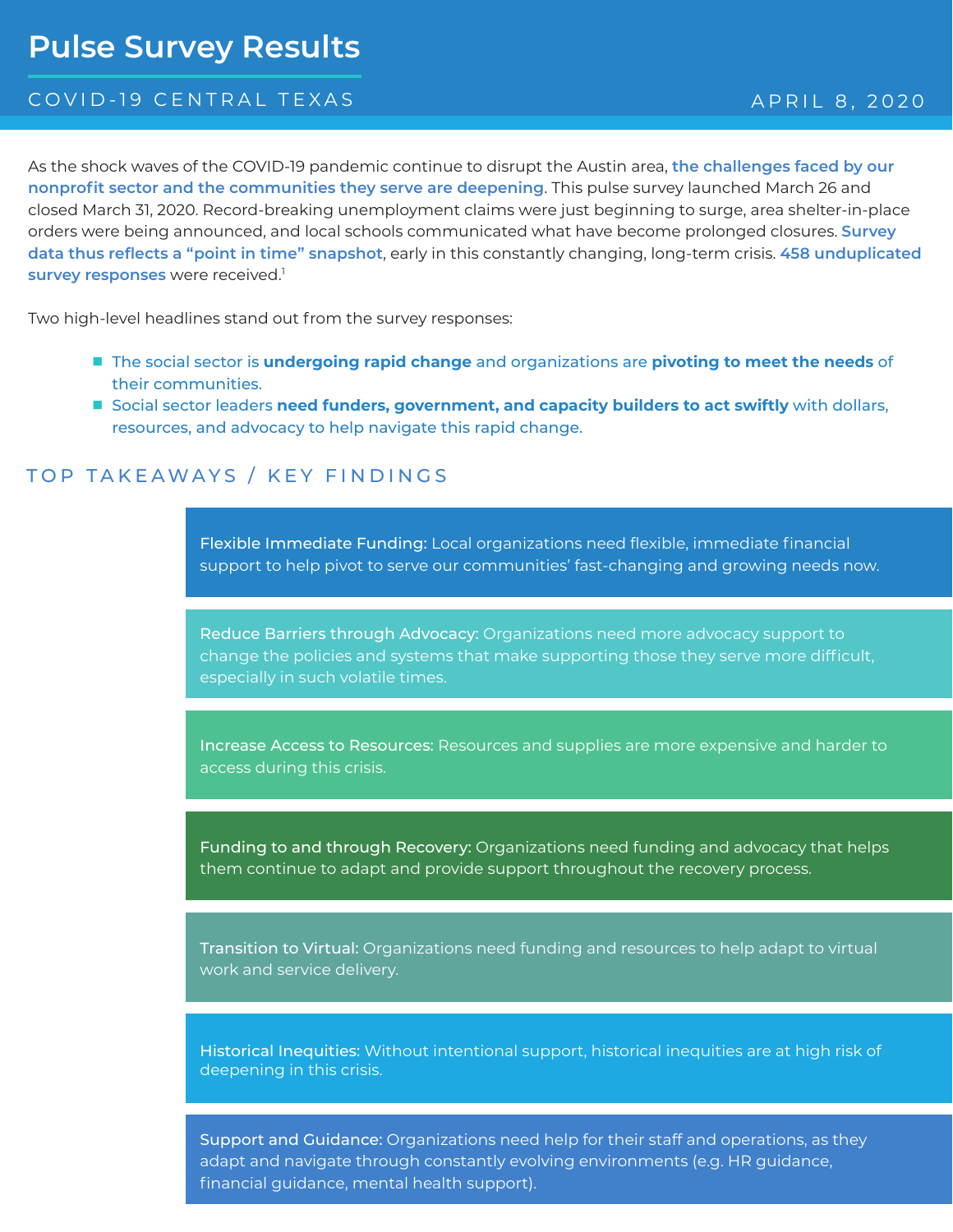In the many hundreds of open-ended survey entries, respondents' most frequently shared **immediate concerns** as COVID-19 intensifies were:<sup>2</sup>

- Financial (e.g. paying for operations)
- Ability to provide services
- Health and safety of their staff, volunteers, and people they serve

When asked what **resources could help their nonprofits respond** to challenges created by the COVID-19 pandemic, respondents most frequently cited:<sup>3</sup>

- More funding, funding operations and flexible funding
- Resources and funding to support the transition to virtual work and service delivery
- Support in gaining access to basic supplies.

Even this early in the crisis, the social sector is already **experiencing considerable disruption**:

## DISRUPTION OF SERVICES<sup>4</sup>

**79.6%** of services to Disruption your clients or communities

#### IMPACT ON STAFFING <sup>4</sup>



**35.6%** deliverables of Inability to meet existing grant requirements

**35.4%** and volunteer and volunteer absence

#### Reduced employee<br>hours or instituted<br>furloughs or layoffs **21.8%** hiring<br>freeze hiring freeze

#### IMPACT ON FINANCIAL RESOURCES<sup>5</sup>



At the same time organizations are experiencing challenges to funding and delivering services, many are also experiencing **increased demand and changing needs** of those they serve:

#### INCREASED DEMAND AND EVOLVING NEEDS<sup>4</sup>



**49.0%** Increased demand for<br>clients and communities services or support from your

Increased demand for **35.8%** A significant expansion in the services or support from your<br>clients and communities **35.8%** types of needs your clients or types of needs your clients or communities have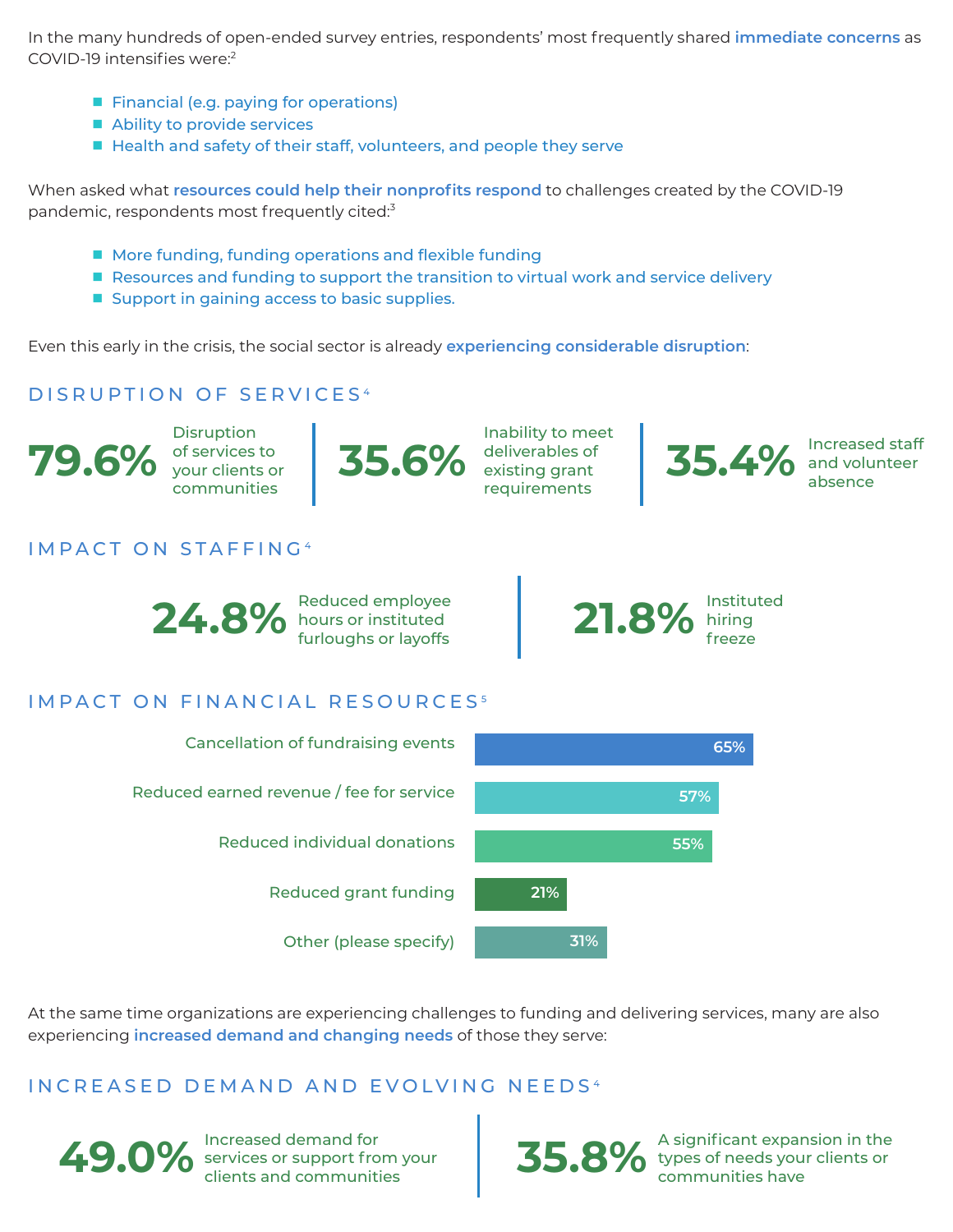As projections for the length of this crisis continue to extend, **the needs of our communities will continue to change and grow**. Without additional funding, how will our local social sector be able to continue to support those in need, not only during the immediate crisis, but also during the recovery effort?

Assuming no significant additional investment or support, how long do you estimate your organization could **operate at current capacity** with your current expenses and income?<sup>6</sup>



**"Now more than ever we need to focus on unrestricted funding to ensure we can remain operational after the crisis and for years to come."** 

### HISTORICAL INEQUITIES

÷

Without intentional support, historical inequities are at high risk of deepening in this crisis.

Respondents described a wide-variety of concerns for the disproportionate and compounding **effects of historical inequalities** for multiple communities. Examples include:

- People of color are receiving unequal health care and treatment
- Low-income children and elderly who cannot access digital services
- Homeless populations who cannot shelter in place safely
- Persons with disabilities who cannot access certain technologies to receive services
- Persons involved in the justice system experiencing delayed cases
- Further isolation of immigrant and refugee communities

**"Equity issues for low-income communities & communities of color should be front-and-center as we work with local & state government and philanthropy to address the impact of the pandemic."**